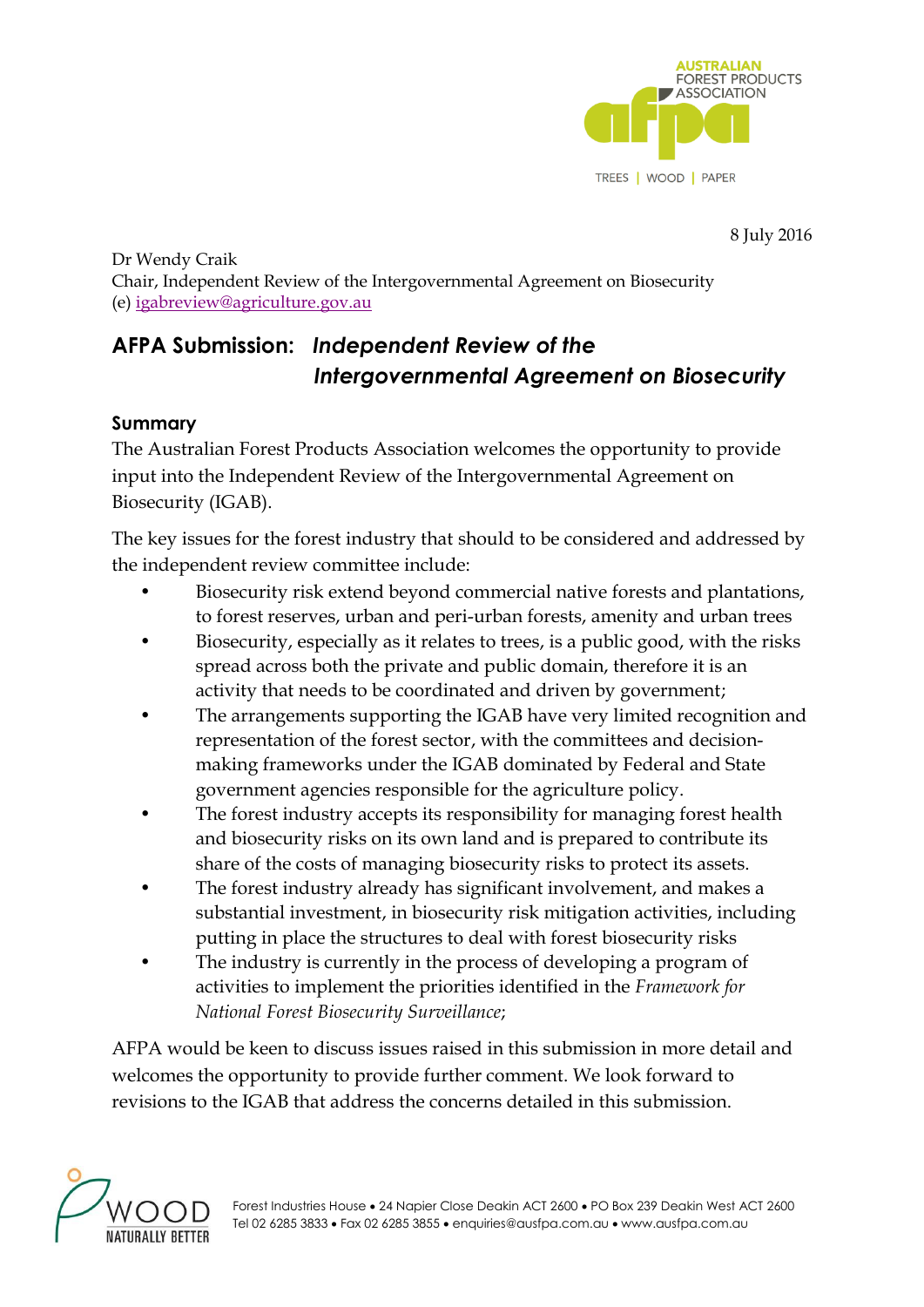

## **Introduction**

The Australian Forest Products Association (AFPA) is the peak national body for Australia's forest, wood and paper products industry. Our membership spans the value chain from forest and plantation owners and managers to major processors of sawn timber, engineered wood products, pulp and paper, as well as timber product, log and woodchip exporters. We represent the industry's interests to governments, the general public and other stakeholders on matters relating to the sustainable development and use of Australia's forest, wood and paper products. Forest industries support around 300,000 direct and indirect jobs nationally with a gross value of sales and services of around \$20 billion.

AFPA's members, as owners and/or managers of large tracts of commercial hardwood and softwood plantations and managed native forest in all States, have a strong interest in quarantine and biosecurity issues across the biosecurity continuum, from pre-border, border and post border, and both exotic and endemic pests and diseases.

The forest industry takes its biosecurity responsibilities seriously and makes a substantial investment in biosecurity in its own right and biosecurity processes. AFPA is an active member of Plant Health Australia (PHA), signatory to the Emergency Plant Pest Response Deed (EPPRD). Forest and plantation owners and managers make significant annual investments in forest health surveillance and management as a routine matter of commercial importance and risk management. This helps early identification of exotic pest incursions which may occur in both the plantation and managed native forest estate.

AFPA notes the high level of detail contained in the discussion paper of Intergovernmental Agreement on Biosecurity (IGAB), and does not consider that we can comment effectively on the detail. Therefore, we have kept our comments at a high level and focused only on the parts of the IGAB that are relevant to forest management and timber product operations.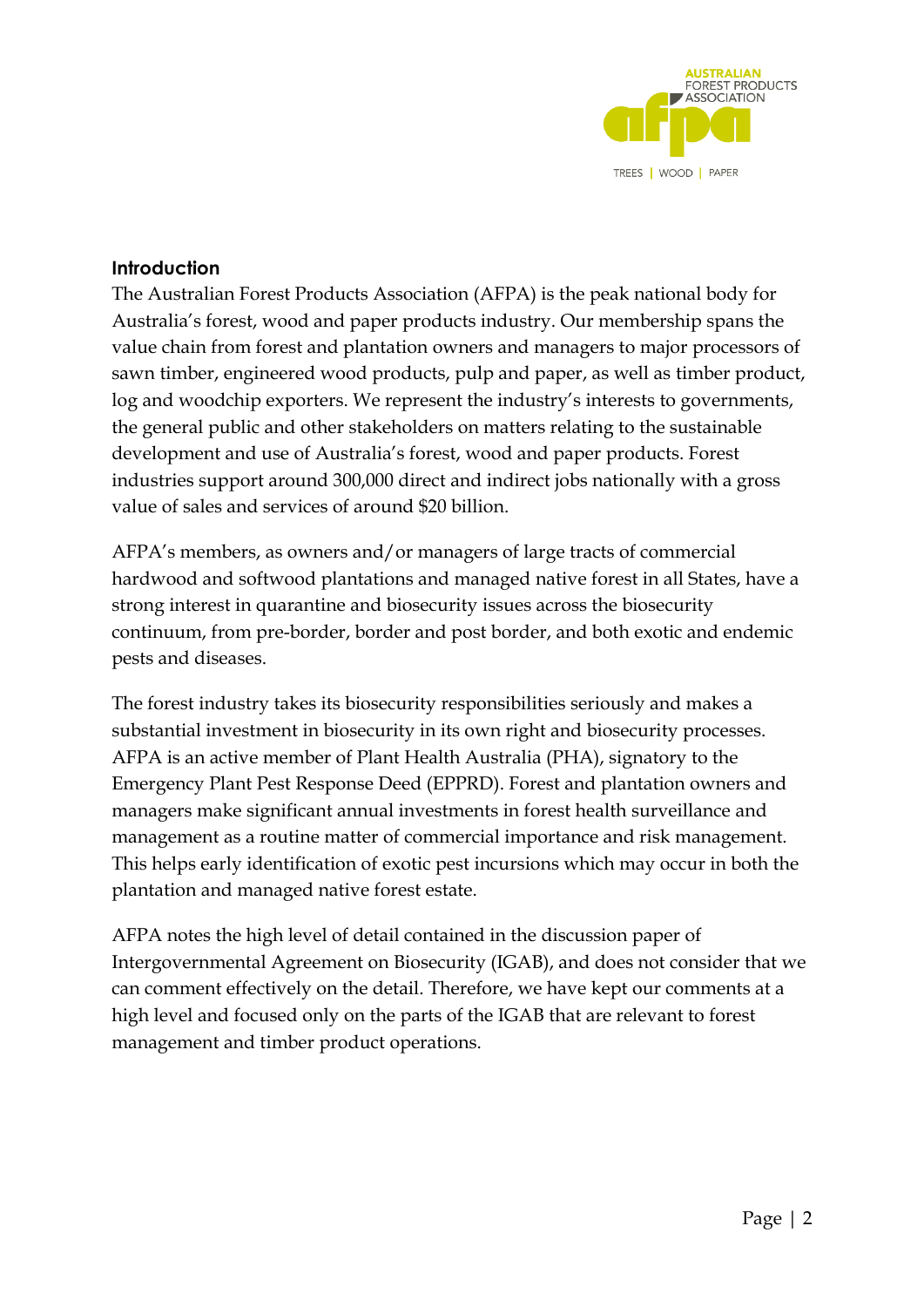

## **The IGAB**

AFPA recognises that the IGAB is the starting point, providing the high level objectives of Australia's national biosecurity system, and setting out the role and responsibilities of the parties in managing biosecurity risk.

AFPA agrees that the objectives of the IGAB, which include reducing risk, effective response, and containment and suppression of existing pests and disease, to minimise harm to the economy, environment and community, are appropriate and provide a sound base for Australia's biosecurity system.

It is noted that the IGAB is an agreement between governments (Federal and States/Territories), identifying the role of the different levels of government in managing biosecurity risks. The arrangements supporting the IGAB typically involve Federal and State/Territory Government representatives. Ultimately managing biosecurity risk is a public good and an activity that needs to be coordinated and driven by government.

The IGAB Review discussion paper places a heavy emphasis on shared responsibility, with industry, natural resource managers, and other parts of the community having a role to play. The forest industry accepts their responsibility for managing forest health and biosecurity risks on its own land and is prepared to contribute its share of the costs of managing biosecurity risks to protect its assets. However, it is important to recognise that biosecurity, especially as it relates to trees, is mainly a public good, with the risks spread across both the private and public domain. Therefore, it remains appropriate that governments are responsible and should continue to carry most of the costs associated with managing biosecurity risk.

The forest industry has concerns that the arrangements supporting the IGAB have very limited recognition and representation of the forest sector. Within the structure of many state governments, the agencies responsible for policy and regulation of the forest sector are not the same as the agency responsible for agriculture, with forest health and biosecurity often not under the control of the state's Chief Plant Protection Officer in many states. As a result the committees and decision-making frameworks under the IGAB (which mainly involve a Federal Department of Agriculture representative and state Chief Plant Protection Officers or their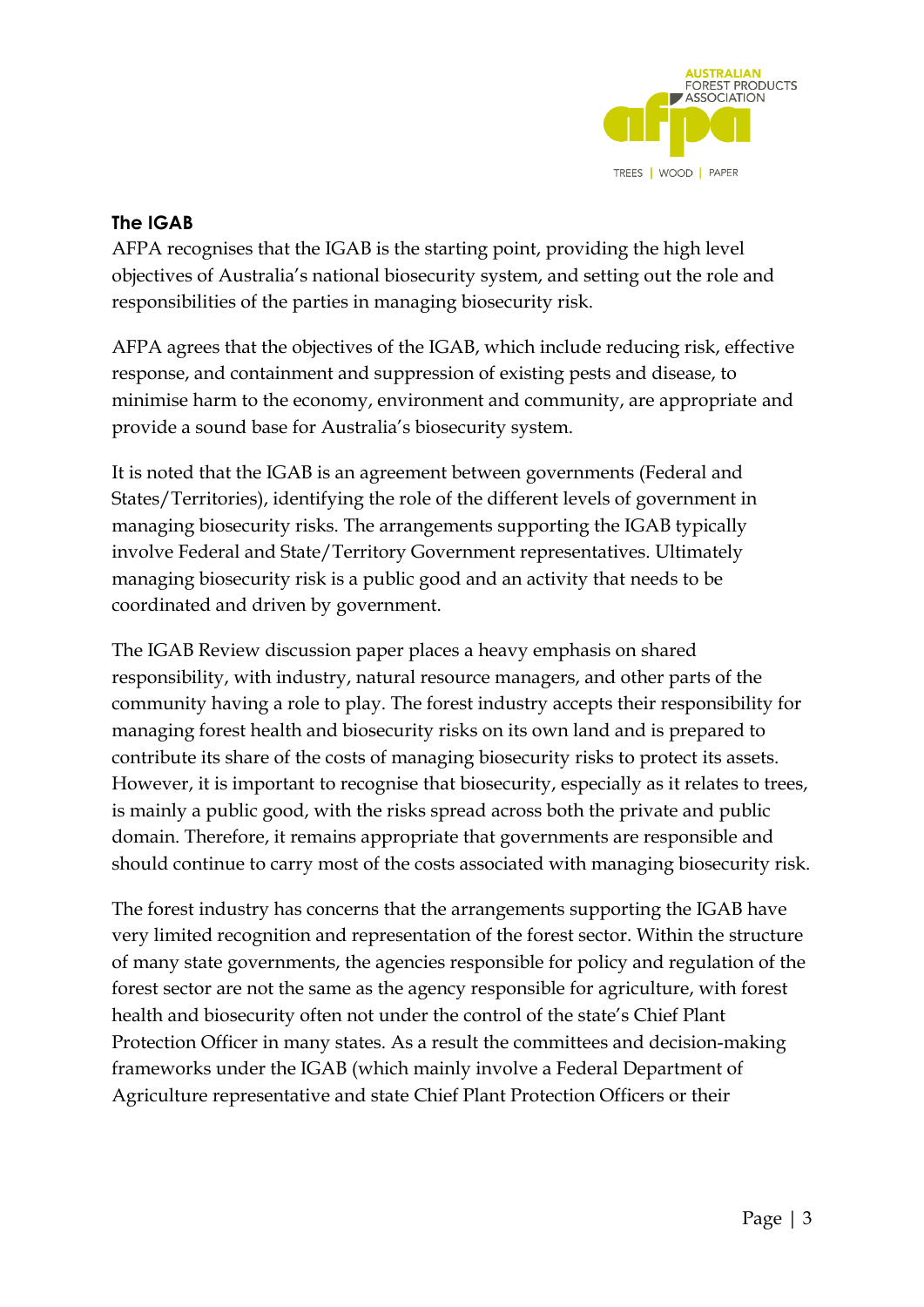

representatives) have very limited expertise and are less likely to be aware of evolving issues related to forest health and biosecurity. This should be addressed in the review of the IGAB, with forest health and biosecurity expertise embedded in the IGAB and its supporting arrangements.

#### **Agreeing to risks, priorities and objectives**

It is important to appreciate that forest health and biosecurity risks and management are unique and can be quite different from that for agriculture, as it takes in very broad, long-lived and often complex biological systems, including plantations of exotic and native species, native forests, urban and peri-urban forests (often recreation reserves), amenity and urban trees, as well as timber-in-service. This compares to other agricultural sectors which are often only focused on one, or a small number of, short-lived plant species, that are typically only on private land. Therefore, it needs to be recognised that the management of, and responsibility for, forest health and biosecurity issues differ from the agricultural sector.

Further, the majority of the commercial forest and plantation estates in Australia are located a long way from the major risk points of entry (i.e. ports) and there are a large number of potential host trees (planted in domestic gardens, the urban landscape, parks and conservation reserves), which are more likely to be infested by exotic pests and diseases long before there is an infestation of a commercial forest or timber plantation. It is highly likely that if a pest is found in a commercial forest plantation, it will already be widespread in the urban and peri-urban landscape, therefore very difficult to eradicate.

AFPA notes the need to define the biosecurity continuum, especially the distinction between 'border' and 'post-border' measures, and the role of Federal and State governments within this continuum. Previously AFPA has raised concerns that this distinction, and the resulting division of responsibilities between Federal, State Governments and industry, may have resulted in suboptimal outcomes with respect to the surveillance, monitoring and management of areas immediately adjoining ports. This represents a major risk with respect to the establishment or control of exotic forest and timber pests.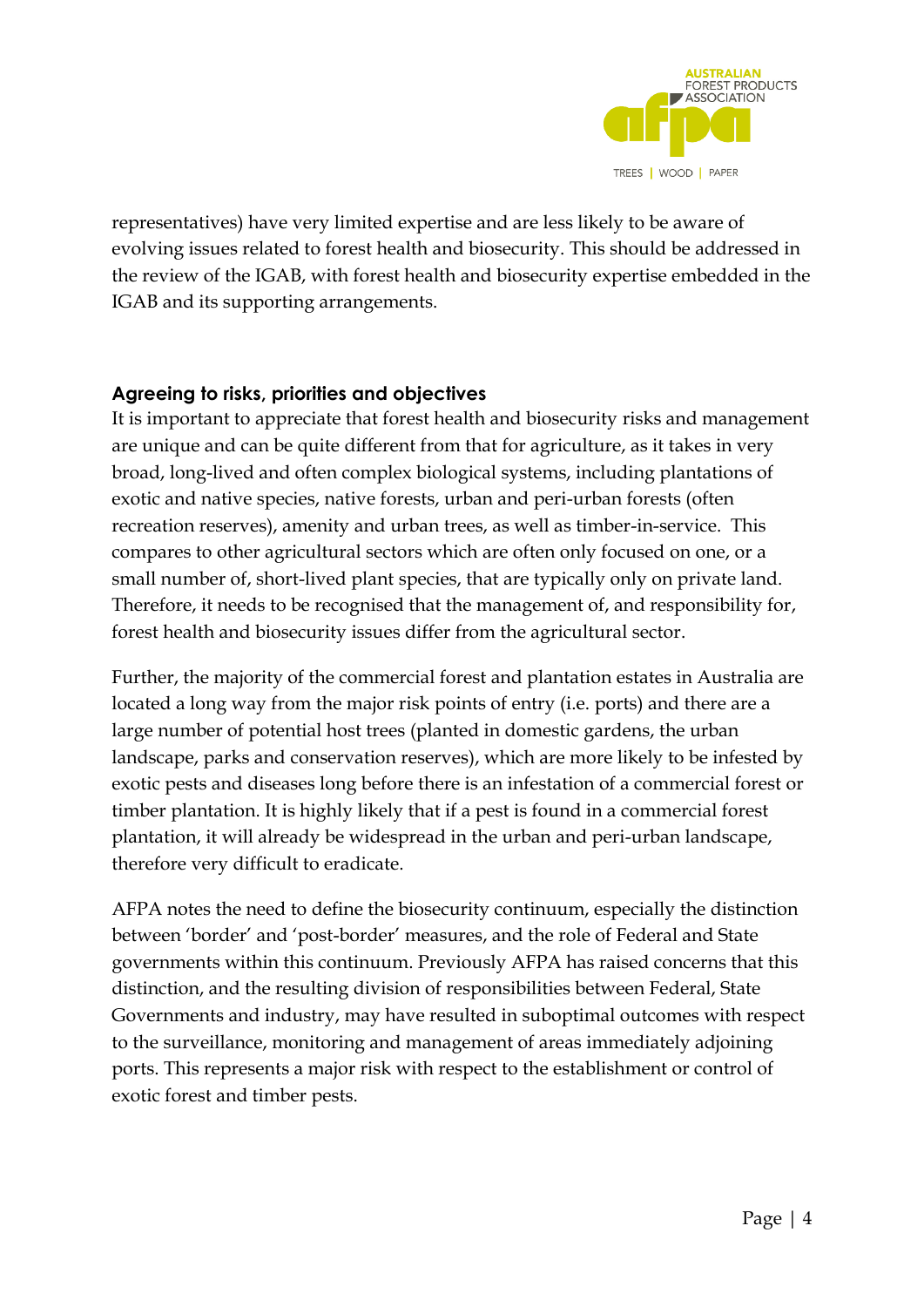

AFPA has been encouraged by the increased investment in pest trapping programs at ports in Australia. However, there are ongoing concern that, partly as a result of the large number of organisations with an interest in this surveillance work, there has not been sufficient information made available to the relevant organisation on research, developments or findings concerning intercepted pest and diseases, new trapping methodologies, location of trapping systems etc. Supporting documentation should be made to enable this important information flows between stakeholders in the biosecurity continuum.

Australia's forest industries are at high risk of indirect pest incursions. Due to the rapid growth and changing patterns in international trade, there is increasing risk from exotic pests and diseases that can be accidentally introduced by passengers, imported commodities, packaging material and transport vessels (such as cargo containers).

AFPA is concerned that, with respect to forest pests, the Australian quarantine arrangements are too focused on imported goods/commodities (primarily sawntimber etc.) and not sufficiently focused on packing materials (which are often made of low grade wood and more vulnerable to pests and diseases) and cargo containers. These potentially represent a much higher risk. Packing materials and cargo containers are of significant concern because of their widespread and unknown movement both within Australia and in other countries.

There have been a number of significant plant pest incursions in recent years including European House Borer, Myrtle Rust, Japanese Pine Sawyer Beetle, Pine Wilt Nematode and Giant Pine Scale. While the origins of Myrtle Rust and Giant Pine Scale are unknown, of greater concern is the occurrence of European House Borer, Japanese Pine Sawyer Beetle and Pine Wilt Nematode, which can be traced back to low grade wood imported as packaging material.

The movement of imported packaging timber represents a significant risk to Australia's forest and plantation estate, and wood products in use. Australian companies have invested significant funds in meeting phytosanitary requirements for exports, but it is not clear that other countries exporting to Australia are meeting the same standard.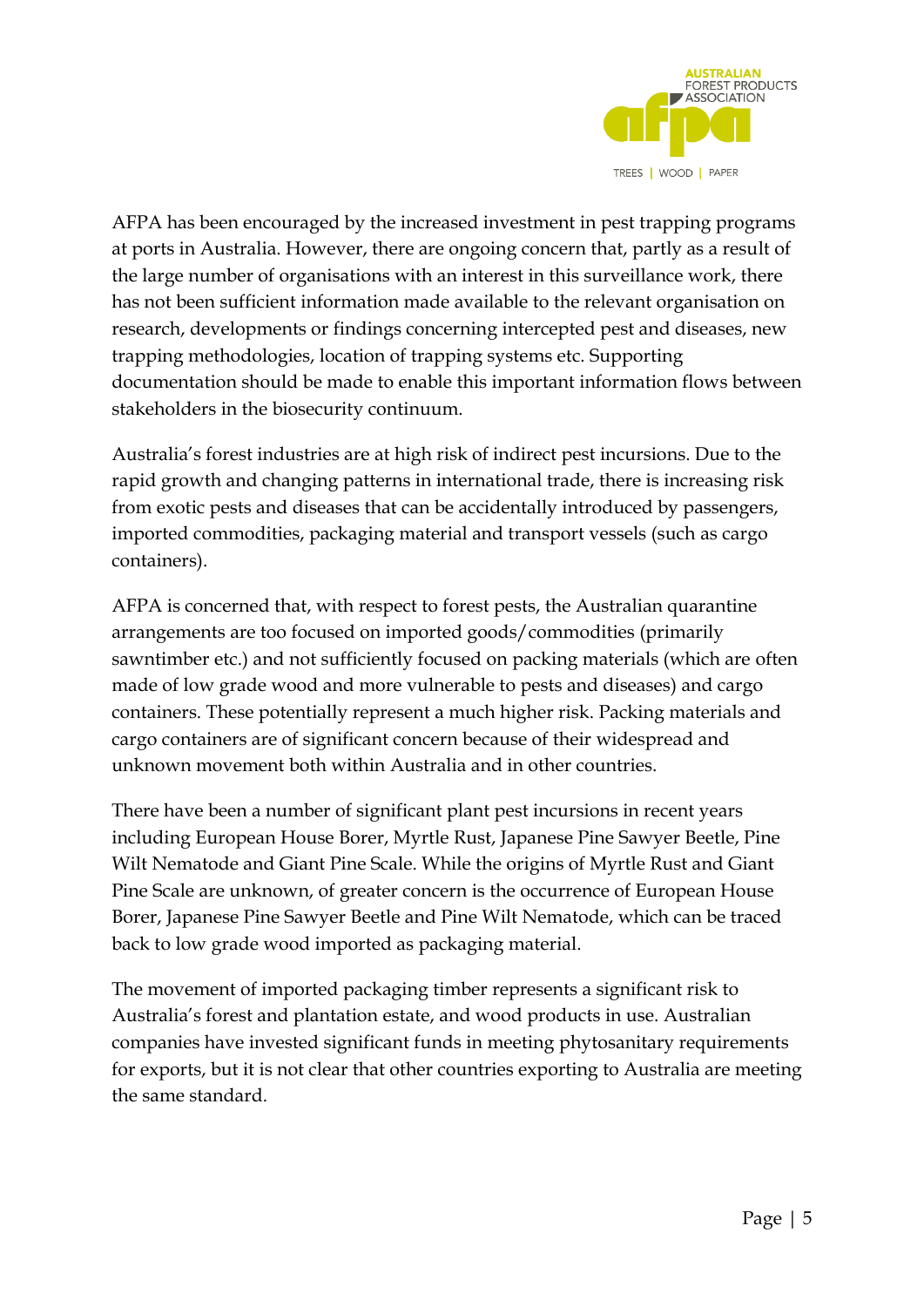

#### **Embedding shared responsibility**

AFPA notes that shared responsibility is a key theme of the IGAB Review discussion paper and would like it recognised that the forest industry already has a significant involvement in biosecurity.

AFPA, as the representative of the forest industry, is a member of Plant Health Australia (PHA) and signatory to the Emergency Plant Pest Response Deed (EPPRD). The forest industry has worked with forest health experts and PHA to put in place the structures to deal with biosecurity risk in plantation resources, through the development of the *Plantation Forest Biosecurity Plan* (2013) and the *Biosecurity Manual for the Plantation Timber Industry* (2015), as well as going through the process to identify high priority pests for the sector.

In addition, the forest industry has been (and will continue to be) an active participant in a number of working groups and other meetings run by the Department of Agriculture and Water Resources, as well as contributing to public consultation on biosecurity legislation, and other biosecurity issues.

Until very recently, the forest sector had an active role in the decision-making process on biosecurity issues that affect the forest sector through representation on Plant Health Committee (PHC) and its subcommittees. However, a recent decision by the Commonwealth to remove the forest sector observer position from PHC and disband the Subcommittee on National Forest Health (SNFH), has left the forest sector without a voice in this decision-making process on plant biosecurity.

The forest sector has responded to these changes by setting up an industry working group, the Forest Health and Biosecurity Subcommittee of the AFPA Resource Chamber. While this acts to advise industry on biosecurity matters, it does not replace industry's position at the table in the decision-making process of PHC.

If government is serious about embedding shared responsibility and increasing the role of industry, natural resource managers, and other parts of the community in the decision making process, it should recognise the unique characteristics of forest sector and ensure PHC has the expertise to deal with forest health and biosecurity issues. This should include restoring the forest sector observer position on PHC.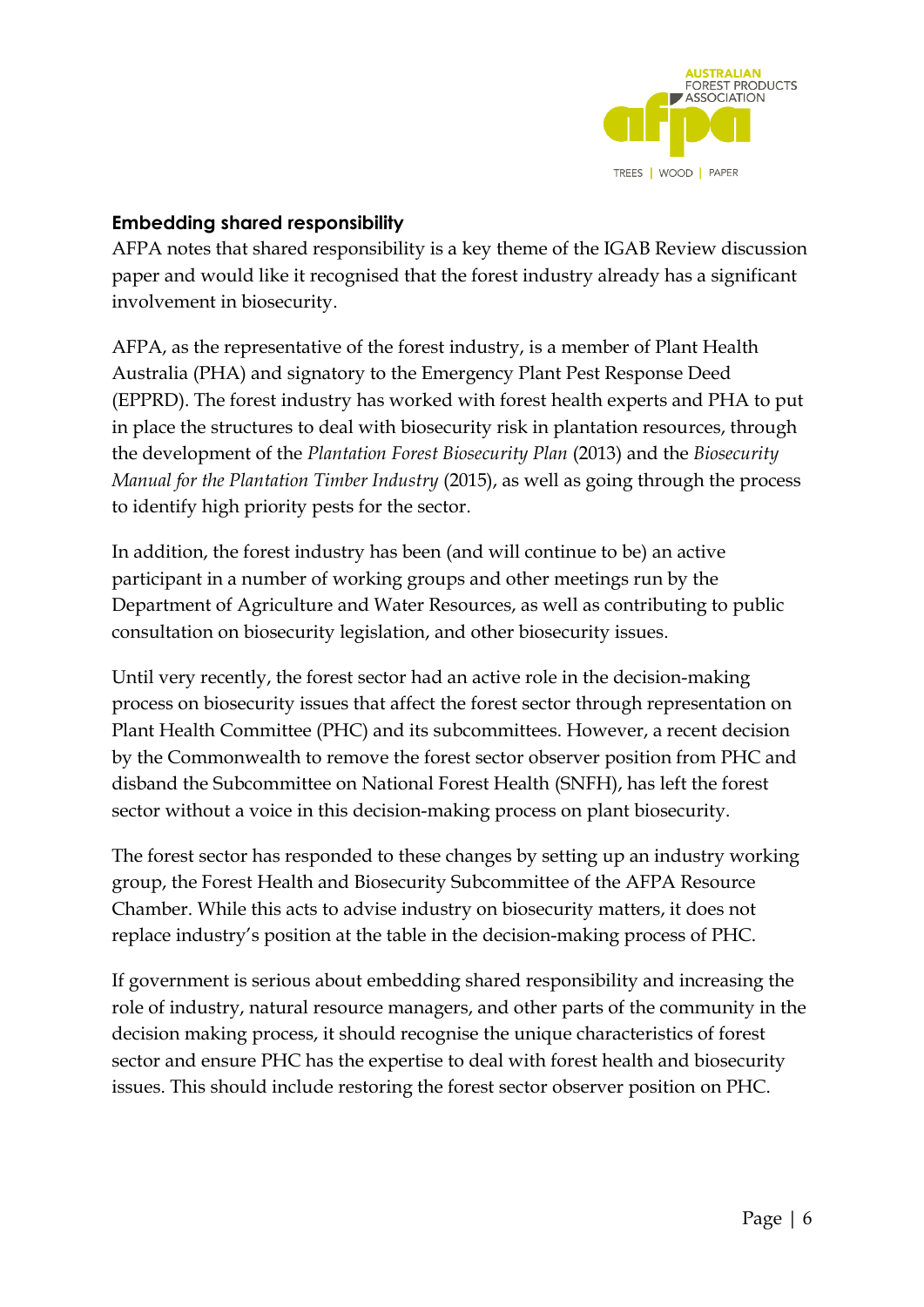

## **Funding biosecurity**

The forest industry has shown from past efforts that it is willing to play its role and contribute its share of funding for biosecurity activities. Plantation owners regularly and consistently undertake forest health audits of their plantations. Some plantation owners contribute to and participate in surveillance efforts around ports. Softwood plantation owners agreed to contribute their share of the eradication costs following the recent EPP incursion of Giant Pine Scale, and have in place a levy arrangement to ensure these costs are spread evenly across the industry.

In attributing the costs to responsible parties for forest health and biosecurity management activities, it is important to take into consideration the public good aspects of both managed native forests and common plantation species. The plant species present in managed native forest and plantations are common across the landscape and across land tenures in natural forests and urban environments. Therefore, there is a significant public good aspect to the biosecurity risks, and responsibilities are not exclusive to our industry.

While the forest industry has shown it is prepared to take on its responsibility associated with managing biosecurity risks and accept its share of costs, this doesn't appear to extend to the risk-creators. Particularly in the case of surveillance and monitoring, importers of at-risk products must also be required to take responsibility for and carry a share of the costs. As set out in the IGAB (Principle iv a), risk creators and beneficiaries should contribute to the cost of risk management measures in proportion to the risks created and/or benefits.

#### **Market access**

There is a significant amount of intra and interstate trade in logs, woodchips, wood and paper products forming complicated and interrelated pathways for the potential transfer of pests, diseases and biosecurity risks. As a result, the interaction of governments, market access and biosecurity issues are of importance for the forest industry. AFPA and our members have a keen interest in ensuring an efficient and effective framework for the regulation of biosecurity and forest products trade.